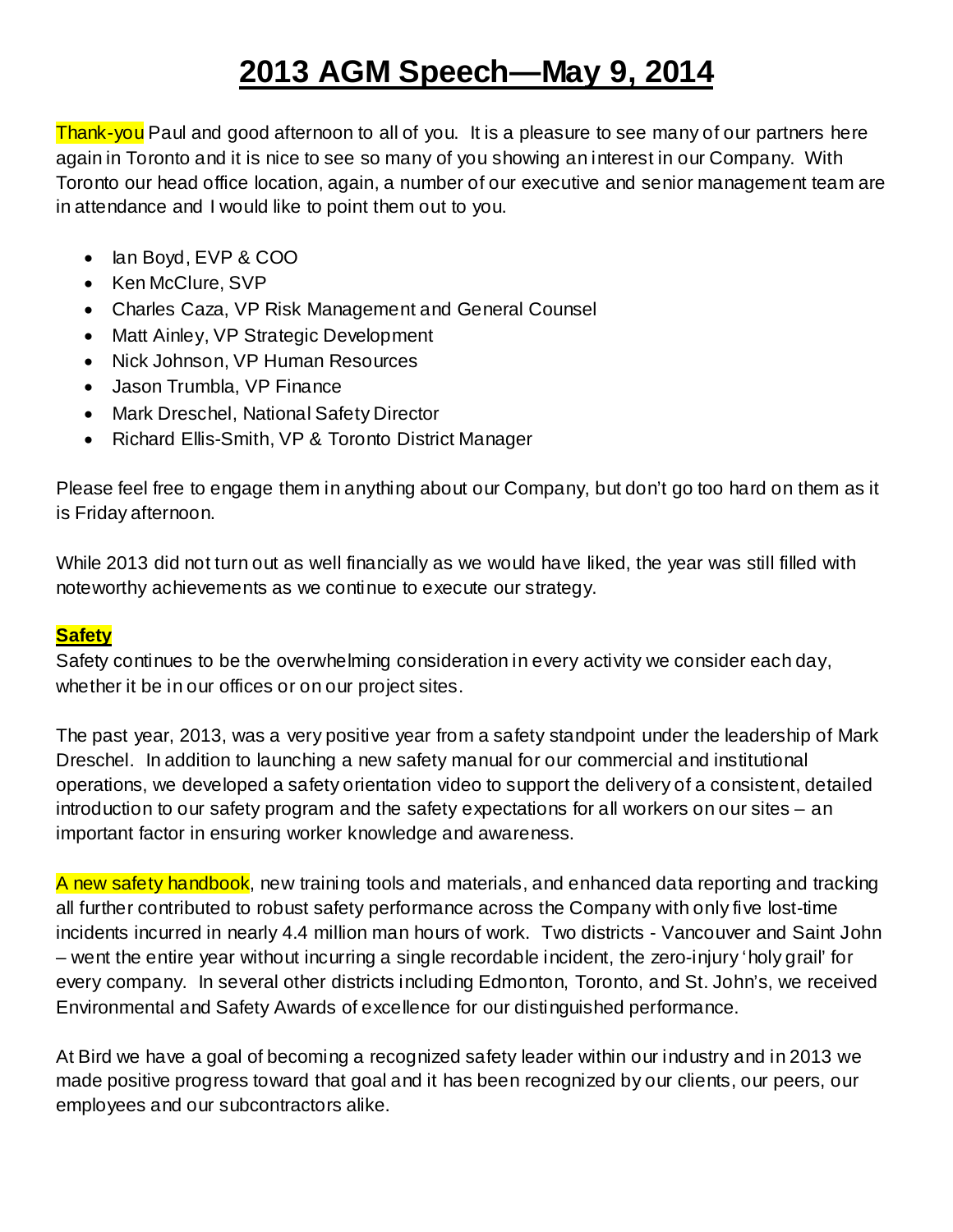### **People**

The reason safety is so important is for the well being of our people. And conversely, the reason our safety program is so successful, is because of our people. This never ending symbiotic relationship between these two important pillars of our business allows our people to excel at their assignments as we construct some of the country's most challenging projects. As we continued to grow the organization, our employee head count again increased as we added new staff to execute the work program across Canada. Some of the more noteworthy achievements by our employees during the past year included the following:

- Demonstrating the long tenure of our employees, we inducted Mark McLaren into Bird's 25 Year Club last June. Mark was the 176th employee to reach this milestone and was recognized at a reception for his dedication to the Company. This year we will add two more employees to this group as the continued loyalty of our employees is acknowledged.
- Speaking of long tenure and loyalty, the retirement of Colin Fong at the end of 2013 after 40 years of service was announced. At a reception in Colin's honor earlier this year, we thanked Colin for his dedication over the past four decades. His tenacity and attention to detail will be missed immensely by the Calgary district as they move forward without him.
- As has been noted in my past comments at previous AGM's, we are very proud of the flagship training program at our Company, the Bird Leadership Academy. Our third class of graduates comprised of 24 leaders from across the Company, completed the four session, 12 day program this past January and are now applying the training they received to their regular assignments back at their districts. Later this month, we will commence with the fourth session of the Academy, as another 25 employees start their journey through this very challenging program.
- As I mentioned off the top of my remarks, safety is the number one priority of the organization. Our safety program has grown each year as we continue to emphasize this value throughout Bird. To recognize his leadership within the organization in this regard, Mark Dreschel was promoted to the position of Vice President Health, Safety and Environment.
- I advised last year that Ian Boyd had been promoted to the position of Executive Vice President and Chief Operating Officer. During the past year, Ian has been commuting between his home town of Saint John and Toronto. We are pleased that Ian has taken the plunge and will permanently be relocating to the Toronto area this summer with his family.
- With the transition of the old senior management team at H.J. O'Connell taking place as envisioned during the acquisition negotiations, we had to appoint a new president of this subsidiary. We are pleased that Bird Senior Vice President, Jim Brennan, has accepted this role and will do so from his home base in Halifax. Jim will travel as needed to the O'Connell offices and work locations as he implements his very easy going but firm leadership style to O'Connell.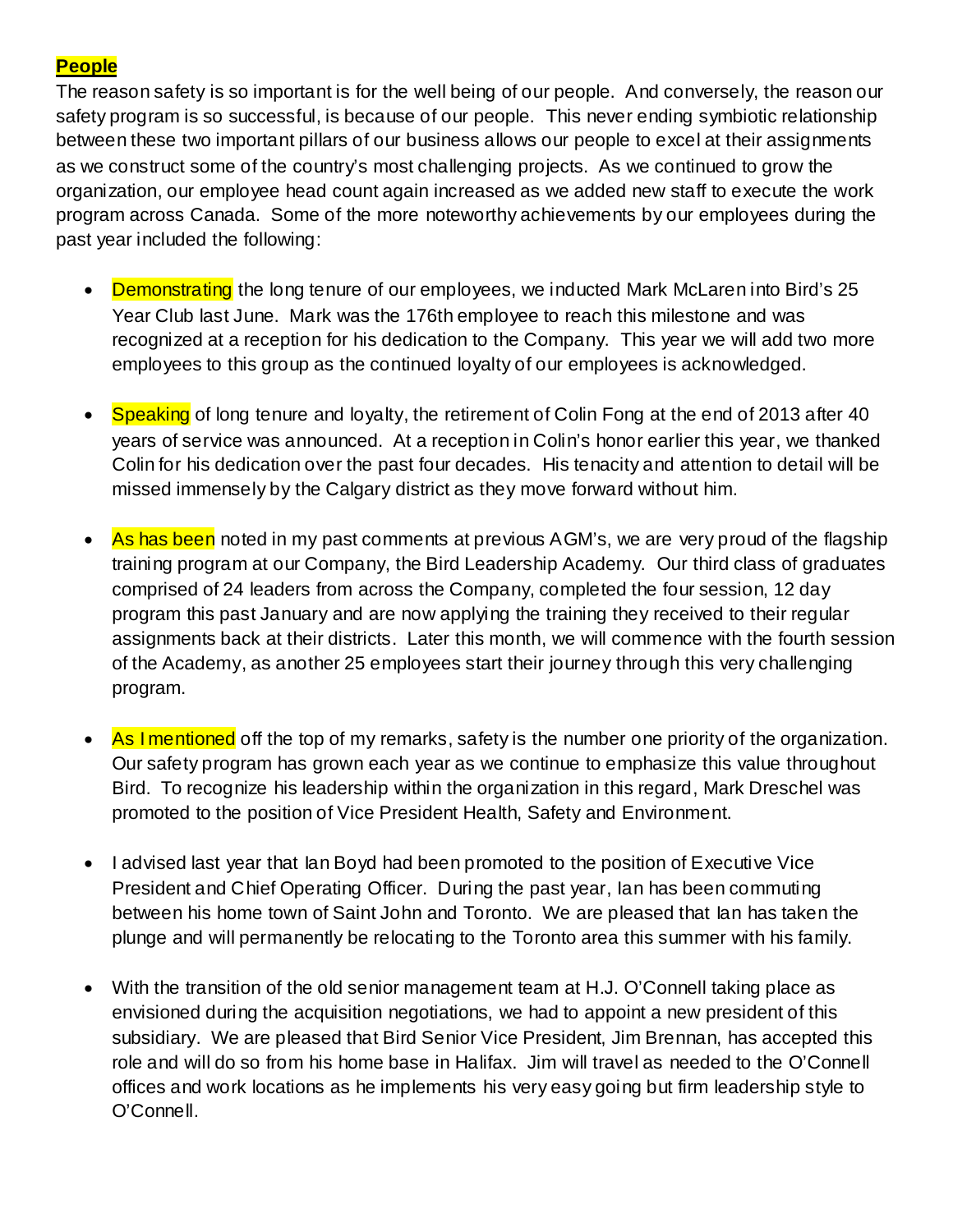- We know that the construction workforce is in need of many new employees to support the demand of the industry across the county. Traditionally, this has been, and still is, a male dominated business. But the promotion of females into the construction industry is filling some of the void that exists. Joanne Foster of our Calgary district is leading a committee as the Chair on the Women In Construction Committee of the Calgary Construction Association. She is also instrumental in volunteering on the Project Management 101 program. For this, Joanne was recognized as the Calgary Construction Association's Person of the Year in 2013.
- Continuing with his recognition by the construction industry across Canada and by his peers, the chair of our board, Paul Charette, was recognized for his contributions to the Toronto Construction Association with the Donald Giffin Construction Industry Achievement Award. Paul joins a list of preeminent previous winners of this honour recognizing his contribution to the construction industry's progress & development and his leadership skills, and is to be congratulated.

These abovementioned comments demonstrate that Bird is committed to the development and success of its people that every day work diligently throughout our Company to deliver the construction projects in a safe manner with the service and quality we are known for. We will continue to put our people at the forefront of our programs as we carry on with the building of the organization and next year will be here again to brag about these successful employees.

#### **Projects**

Our projects, whether they are an actual construction job in the field, or another project supporting our organizational capabilities, are what our dedicated people apply their skills to each day of the year. As I outlined last year, our new five year strategic plan, coined by the acronym SP3, for Safety, People, Projects & Profits, provided the road map for our continued execution of the organization's strategy that guided our operations. As the plan was approaching the halfway point during the end of last year and a large number of the initiatives within the strategy had been successfully implemented, we re-visited the plan and updated it to ensure that it remained valid for the balance of its time running through to 2017. We continue to reinforce the Company's commitment to achieving the objectives set in SP3 and the same approach will be taken in 2014.

Here are a few of the non-construction projects that the Company undertook during the past year to support our growth and operations:

- As we believe the economic conditions in the Newfoundland area will provide opportunities for growth and new work, the Company opened a satellite office in St. John's, Newfoundland. We have taken space in the same building that O'Connell is resident in so that we can take advantage of overhead cost synergies and look for other construction opportunities that may be better executed with the joint operations of our industrial and commercial groups.
- **Related to** this, we partnered with an established construction firm in Labrador to form a new entity Bird-Colby Construction that will pursue challenging and superior profit producing projects in isolated communities of Newfoundland and Labrador. We secured our first project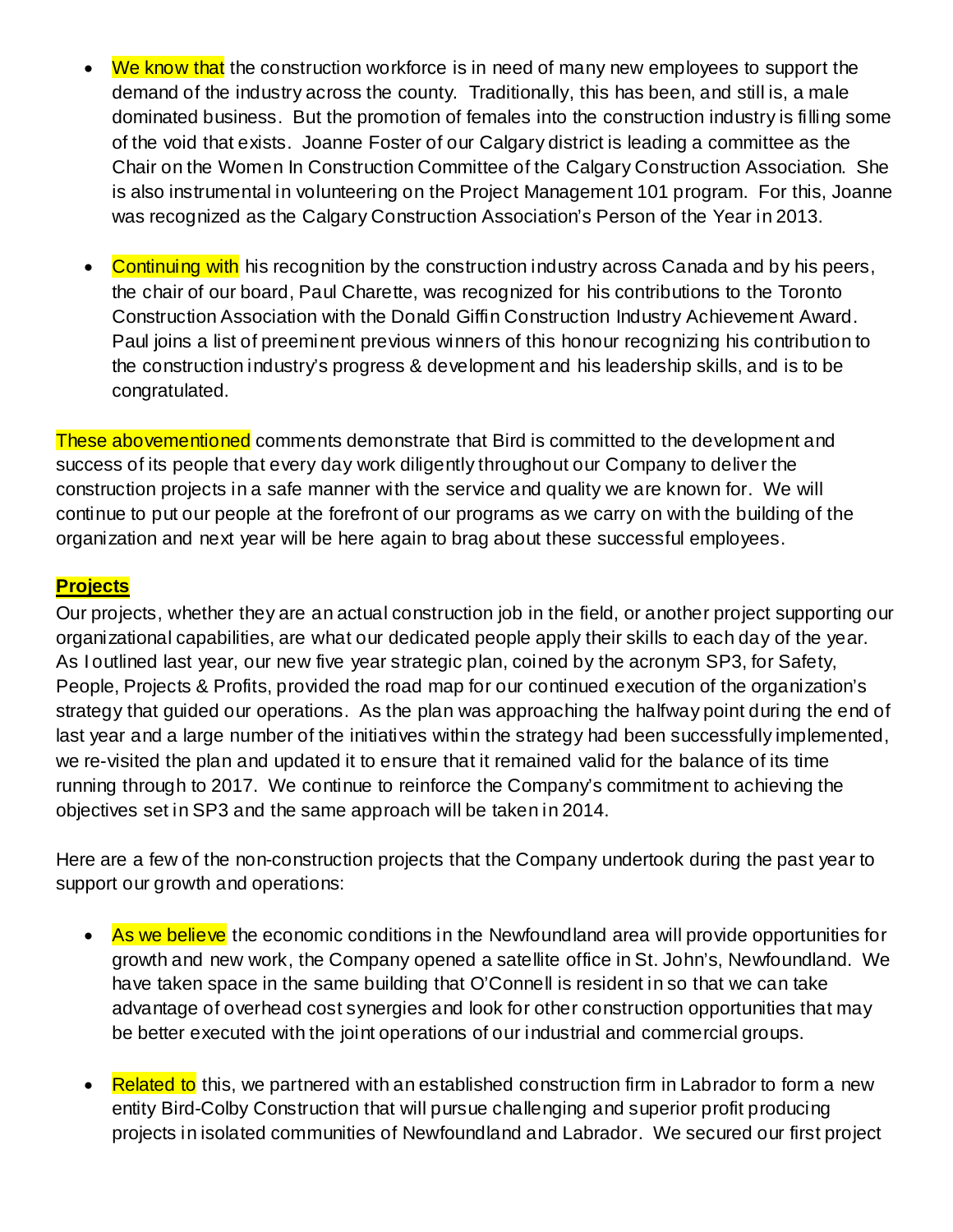with this entity, the Nanuk Community Center in Hopedale, Labrador last summer which will be re-commencing construction after the winter shutdown.

- At this meeting last year, I mentioned the acquisition of Nason contracting in Alberta. It is a little more than a year since we concluded that transaction and we are pleased to report that this subsidiary is performing well in the Alberta marketplace. In particular, we have commenced with the restructuring of the operations to have Nason concentrate on higher margin work in the industrial sector by piggy backing off of Bird's successful presence in this market.
- To support our construction operations, the Company has purchased and is implementing the Viewpoint construction software system. Our first needs with this system were to replace our aging backroom accounting program and that was successfully completed a few years ago. We are now putting into service the operational modules of the program to improve the abilities of software technology to support our front line construction operations.
- Just to prove that we are a construction company, here is a sampling of some of the projects we completed or have under constriction across the country.
	- o HJO... Muskrat Falls on the Lower Churchill River
	- o STJ's... Pleasantville Consolidation Project for DCC
	- o HAL... St. Francis Xavier University Residences
	- o **STJ... Saint John Law Courts**
	- o **TOR...** The Berczy Condominium
	- o WPG... Winnipeg West District Police Station
	- o CGY... Genesis Recreation Center Ph III
	- o **EDM**... Enbridge Pipelines Alberta Clipper Expansion
	- o **VCR**... Canada Post Mail Processing Plant
	- o **NAS**... Anzac Water Reservoir & Pump Station

#### **Profits**

To round out the items associated with our strategic plan SP3, the last "P" deals with profits and the numbers that drive profit. Here is a summary of the numbers for 2013, compared to 2012.

**Revenue**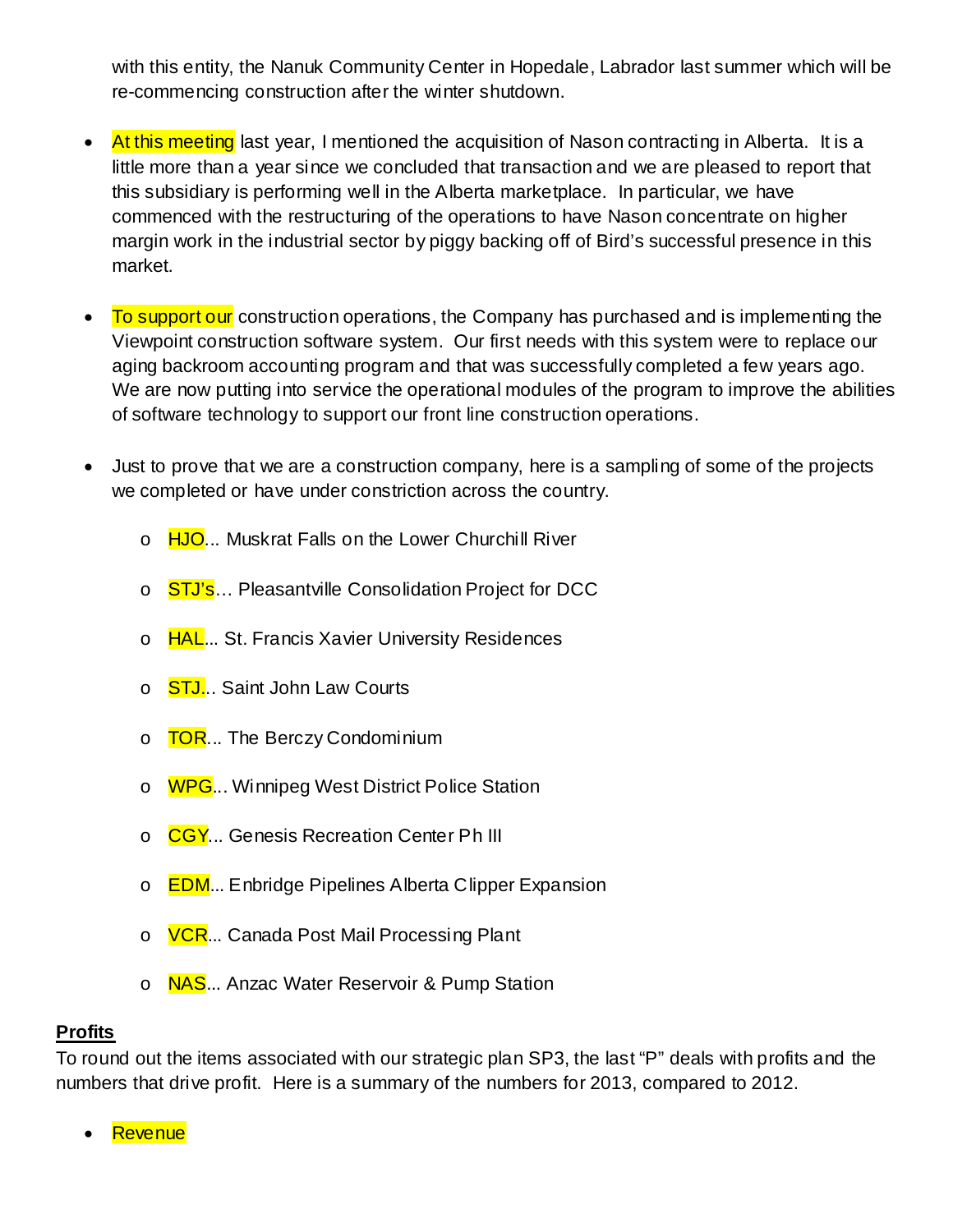- o While there was a shift in our work program from industrial to commercial/institutional the prime driver to our revenue reduction was a decline in our industrial work program. This resulted in our revenue declining by 9% to \$1.33B.
- Profit before taxes & net income
	- o Both these measures were negatively affected by the shift in our work program from industrial to commercial/institutional, an absolute reduction in the value of our industrial sector and the impact of one fixed price contract that significantly underperformed during the year resulting in a \$20M pre-tax loss.
- Working capital
	- o Declined primarily as a result of net income not covering the dividend payment and debt repayment during the year, but remains at an amount sufficient to support the operations of the organization going forward.
- New awards
	- o Record amount of new awards in 2013 of \$1.5B, lead by significant new contracts in the industrial sector primarily in northern Alberta.
- Backlog
	- o The Company concluded 2013 with the highest amount of backlog ever at the conclusion of an annual reporting period.
- With a change in the makeup of our construction program to take advantage of the offerings available to the Company in light of the economic conditions throughout our operating areas, our mix looked as follows:
	- o The big shift was to our commercial sector which increased as a percentage of our overall revenue to 37% from 20%.
	- o Institutional market decreased to 26%, again indicative of our lack of new major securements in recent times available to run through our income statement.
	- o Industrial declined to 37% primarily on the back of weaker results from our east coast operations as clients reviewed their work programs.

As I mentioned off the top, the Company produced substandard financial results for 2013. Again, this was primarily as a result of extremely poor performance on one fixed price contract in the nonindustrial sector. Had those losses not materialized during the past year, the Company would have produced a reasonable financial outcome in approximation with our expectations, but well below that of 2012, as we had projected.

We have investigated the issues surrounding the losses incurred on this project and are confident that there are no systemic issues running through the Company that need to be addressed. But that said, the performance on that one project was totally unacceptable and as the leader of this organization, I accept responsibility for that and the resulting poor financial performance in 2013.